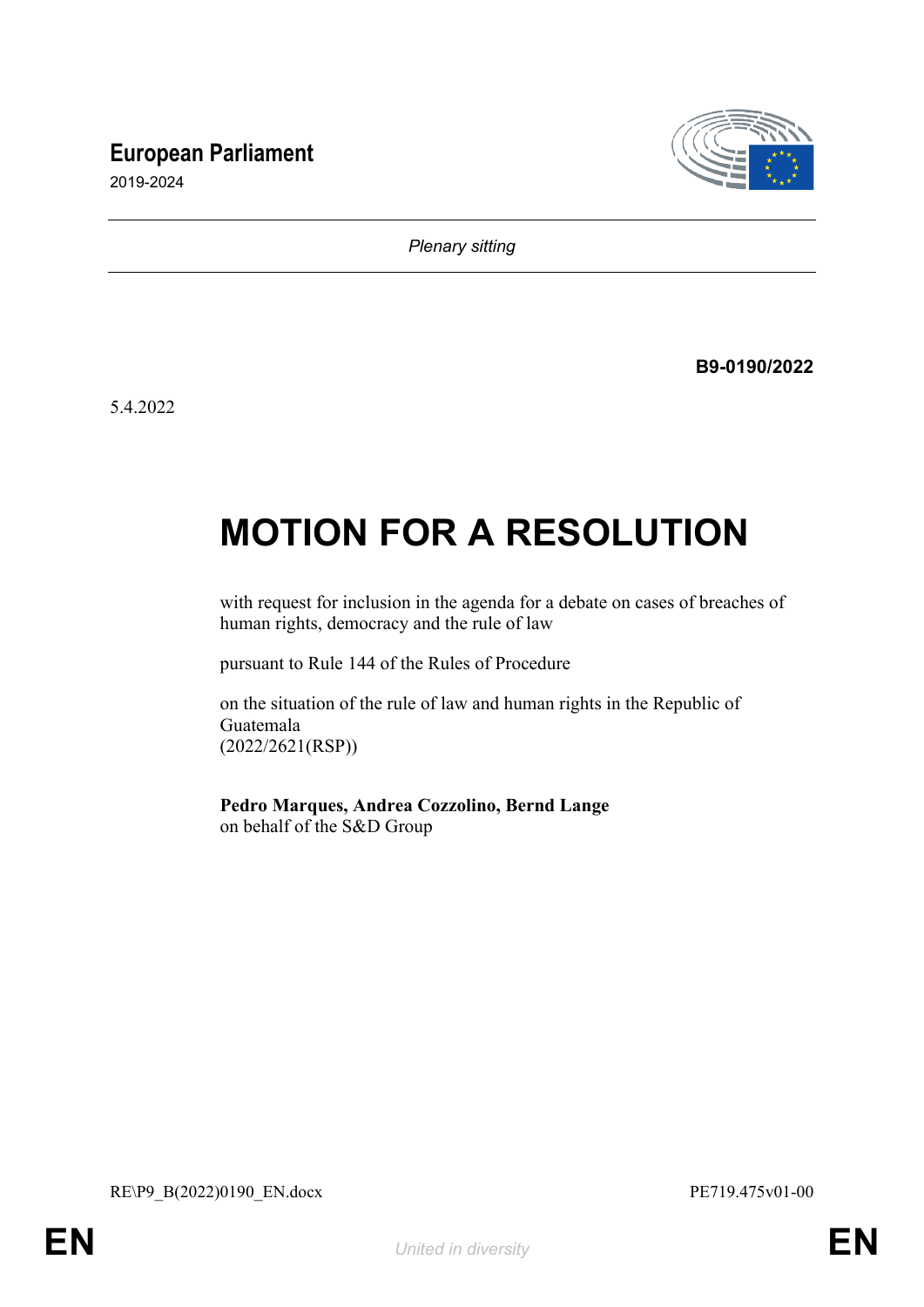#### **B9-0190/2022**

#### **European Parliament resolution on the situation of the rule of law and human rights in the Republic of Guatemala (2022/2621(RSP))**

### *The European Parliament*,

- having regard to its previous resolutions on Guatemala and in particular the one of 14 March 2019 on the situation of human rights in Guatemala,

- having regard to the Statements by the spokesperson of the High Representative/Vice-President of the Union for Foreign Affairs and Security Policy (VP/HR) Josep Borrell on the rule of law situation in Guatemala of 11 February 2022, and on the deterioration of the rule of law in Guatemala of 23 February 2022 and on its concerns on rule of law and calling for the protection of judges, attorneys and lawyers who faced threats of 24 March 2022,

- having regard to the EU-Central America Association Agreement and the provisional application of part IV Trade to Guatemala since 1.12.2013

- having regard to the interim report of the Ex-post evaluation of the implementation of part IV of the Association Agreement (Trade Pillar) between the EU and its Member States and Central America, March 2022

- having regard to the POLITICAL DIALOGUE AND COOPERATION AGREEMENT between the European Community and its Member States, of the one part, and the Republics of Costa Rica, El Salvador, Guatemala, Honduras, Nicaragua and Panama, of the other part from 1 May 2014

- having regards to the Statement attributable to the Spokesperson for the UN Secretary-General on Guatemala of 11 February 2022,

- having regard to United Nations Economic and Social Council, Guatemala Country

Programme Document E/ICEF/2021/P/L.24;

- having regard to the statement of the Inter-American Commission on Human Rights (IACHR) over new violations of judicial independence in Guatemala of 22 February 2022, and the one by IACHR and UN Special Rapporteur on the Independence of Judges and Lawyers urging Guatemala to Guarantee Independence and Impartiality in the Appointment of the Country's New Attorney General of 9th March 2022,

- having regard to the Universal Declaration of Human Rights and to the UN human rights conventions and the optional protocols thereto,

- having regard to the UN Covenant on Civil and Political Rights of 1966,

- having regard to Rule 144 of its Rules of Procedure,

A. whereas strong concerns exist as to the weakness and independence from the political power of the Guatemalan justice and security system; whereas organised crime poses a complex threat and gender-based and sexual violence against women and girls are widespread and deeply rooted issues; whereas the large indigenous population face strong discrimination in access to land and resources;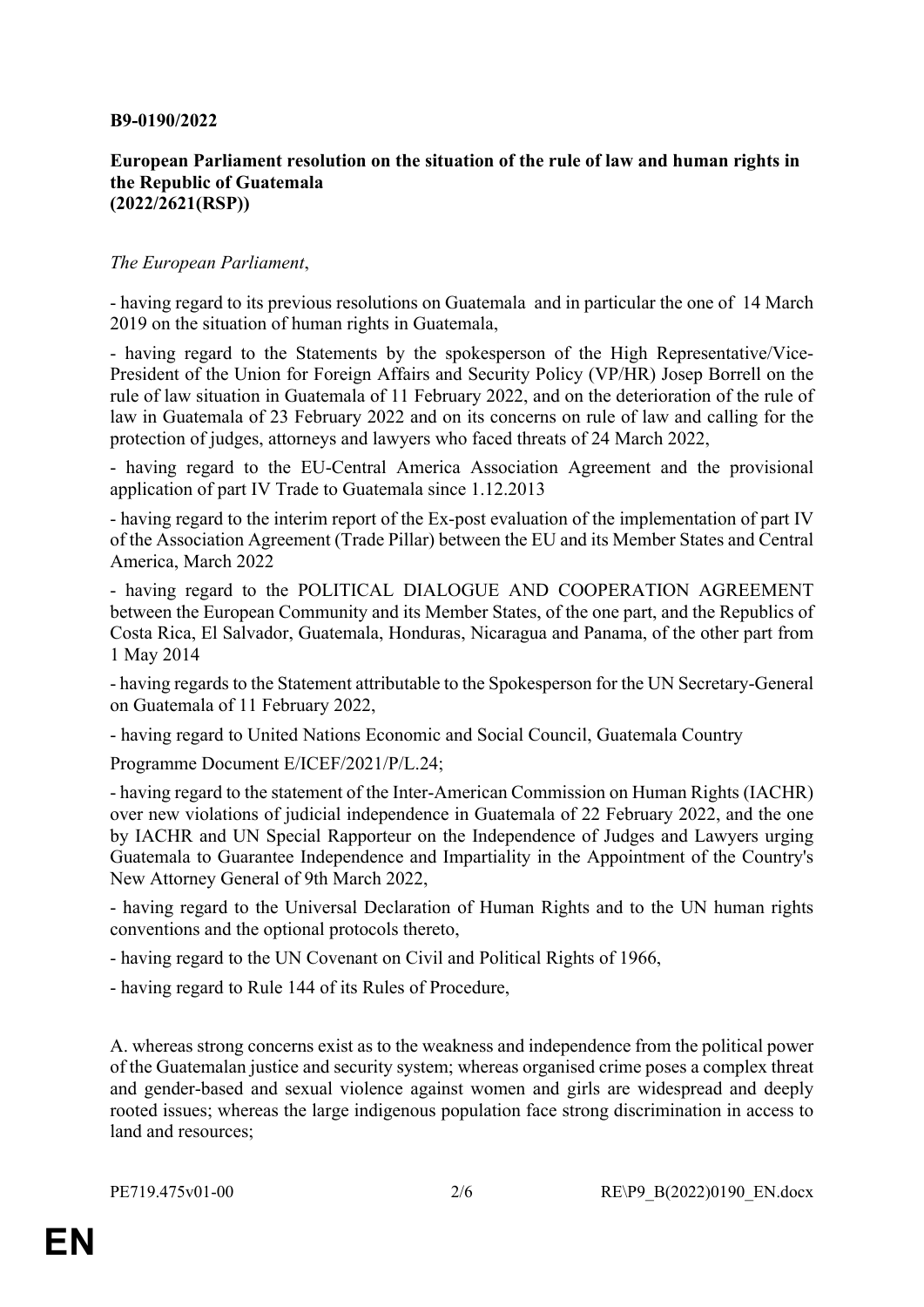B. Whereas under existing law, abortion is legal only when the life of a pregnant woman or girl is in danger, and penalties vary from one to twelve years in prison and the Decree 18-2022 would have increased penalties and broadened the circumstances under which a women and others involved could be prosecuted;

C. Whereas UNICEF reported that in 2019, 40,679 crimes against children and 1,909 child deaths were reported in Guatemala; that only 30 percent of child victims of violence receive psychosocial support; that 96 per cent of adults do not know how or where to report and that the country continues to rely on institutionalization of child victims.

D. whereas the EU has serious concerns regarding the rule of law, human rights, in particular threats and killings of Human Rights Defenders (HRDs), and the fight against corruption and impunity at all levels; whereas over the past months, several justice operators and officials have reported continued attacks against them in the form of harassment and intimidation; whereas the constant intimidation of members of the judiciary has driven an increasing number of judges, prosecutors and investigators who are widely considered as independent into exile;

E. whereas, according to Transparency International data, in the past ten years Guatemala has dropped 59 positions in the Corruption Perceptions Index (CPI), from 91st place (2010) to 150th out of 180 countries;

F. whereas in 2019, the government of Jimmy Morales unilaterally decided to terminate the mandate of the International Commission against Impunity (CICIG) that has operated for 12 years in the country; whereas consequently, Guatemala has suffered a continuous process of institutional co-optation and dismantling of the rule of law, the systematic obstruction and harassment of the legitimate work of judges and prosecutors, smear campaigns, arrests and intimidation of justice operators, in particular those from the International Commission against Impunity in Guatemala (CICIG), the Human Rights Prosecutor's Office and the Special Prosecutor's Office against Impunity (FECI), as well as by an intensification and increase of aggressions and criminalization of civil society organisations and human rights defenders;

G. whereas prosecutors of corruption and organized crime involving high-ranking state officials and business owners have been criminalized in hundreds of criminal proceedings, complaints before the Judicial Disciplinary Board, and preliminary trials promoted by the Public Ministry of Guatemala in order to arrest them or withdraw their judicial immunity; whereas the proliferation of these legal proceedings against independent judges, prosecutors and lawyers is highly alarming;

H. whereas the threat, harassment and risk of arbitrary detention have led to more than 20 judges to announce their exile from Guatemala to protect their safety, physical and psychological integrity and avoid reprisals from the authorities of the Guatemalan State; whereas the cases of judge Erika Aifán, former attorneys general Claudia Paz and Thelma Aldana, and Juan Francisco Sandoval, who led the FECI are only few examples of a broader harassment against judicial operators in Guatemala;

I. whereas justice officials experience lack of an effective response from state actors for their protection as their complaints remain in impunity due to lack prompt and efficient process by the Public Ministry and insufficient protection measures;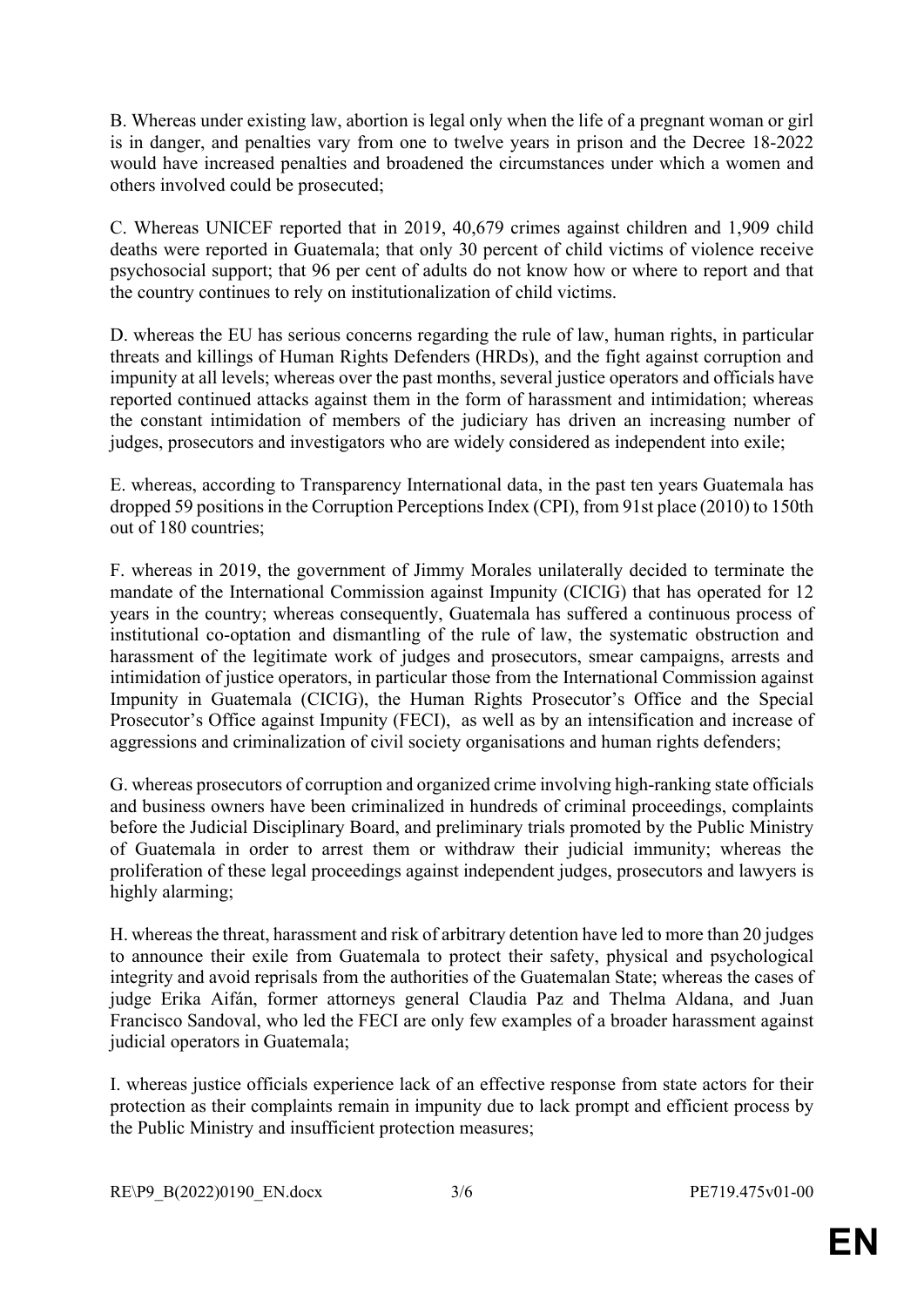J. whereas even in 2021 the election of magistrates to the Constitutional Court took place, there is a lack of progress in electing judges to the Supreme Court and Court of Appeals, a process that has been delayed for almost three years;

K. whereas in May 2022, the new Attorney General of the Republic will be elected; whereas the current Attorney General Ms Maria Consuelo Porras sanctioned by the US in September 2021 for obstructing investigations into acts of corruption, ignoring cases based on political considerations and actively undermining investigations, is the main candidate; whereas the figure of the Attorney General has a fundamental role to guarantee the rule of law, the protection and defence of human rights and the fight against corruption and impunity; through politically motivated arrests and detentions of current and former public officials who have fought corruption; recalls that on 8 March, the US government expressed its "deep concern about the continued and shameless attacks by Guatemala's Attorney General, Consuelo Porras, on Guatemala's justice system;

L. whereas NGO Law 4-202, which implementation began in February 2022, seeks to restrict the activities of NGOs, giving the Interior Ministry the right to close them at its discretion if it considers that they do not contribute to the common good and/or "alter public order";

M. whereas in 2021 the office of the UN High commissioner for human rights documented 103 attacks against human rights defenders and six killings, as well as 33 attacks against journalists; whereas in 2020, Global Witness ranked Guatemala as the country with the seventh highest number of murdered human rights defenders in the world (13) and the fourth highest incidence per capita;

N. whereas UN High Commissioner Office highlights the increase of misuse of criminal law by state and non-state actors against human rights defenders and journalists to penalize them or impede the legitimate exercise of their work

O. whereas on 8 March 2022, the Guatemalan Congress approved a "Law for the Protection of Life and the Family", which criminalized abortion in all circumstances with penalties between 5 and 25 years of imprisonment, prohibits gender diversity and sex education in schools; whereas after multiple protests at national and international level, the President asked the Congress to veto this decree and on 15th March the Congress voted to shelve this controversial law;

P. whereas the EU remains one of Guatemala's main cooperation partners with an allocated  $€152$  million under the Development Cooperation Instrument (DCI) programming period (2014-2020) focussing on food security, the fight against corruption, peace and security and competitiveness;

1. Is extremely concerned over the ongoing deterioration of the rule of law in Guatemala where the Supreme Court of Justice and the Prosecutor-general have initiated legal actions against independent judges, lawyers and prosecutors who investigate or prosecute criminal structures with ties to high-ranking state officials and business owners;

2. Condemns the criminalization, discrediting media campaigns, threats, detention and acts of harassment against judicial operators involved in prosecuting corruption cases and combatting impunity; urges the Guatemalan authorities to put an end to this actions, including the improper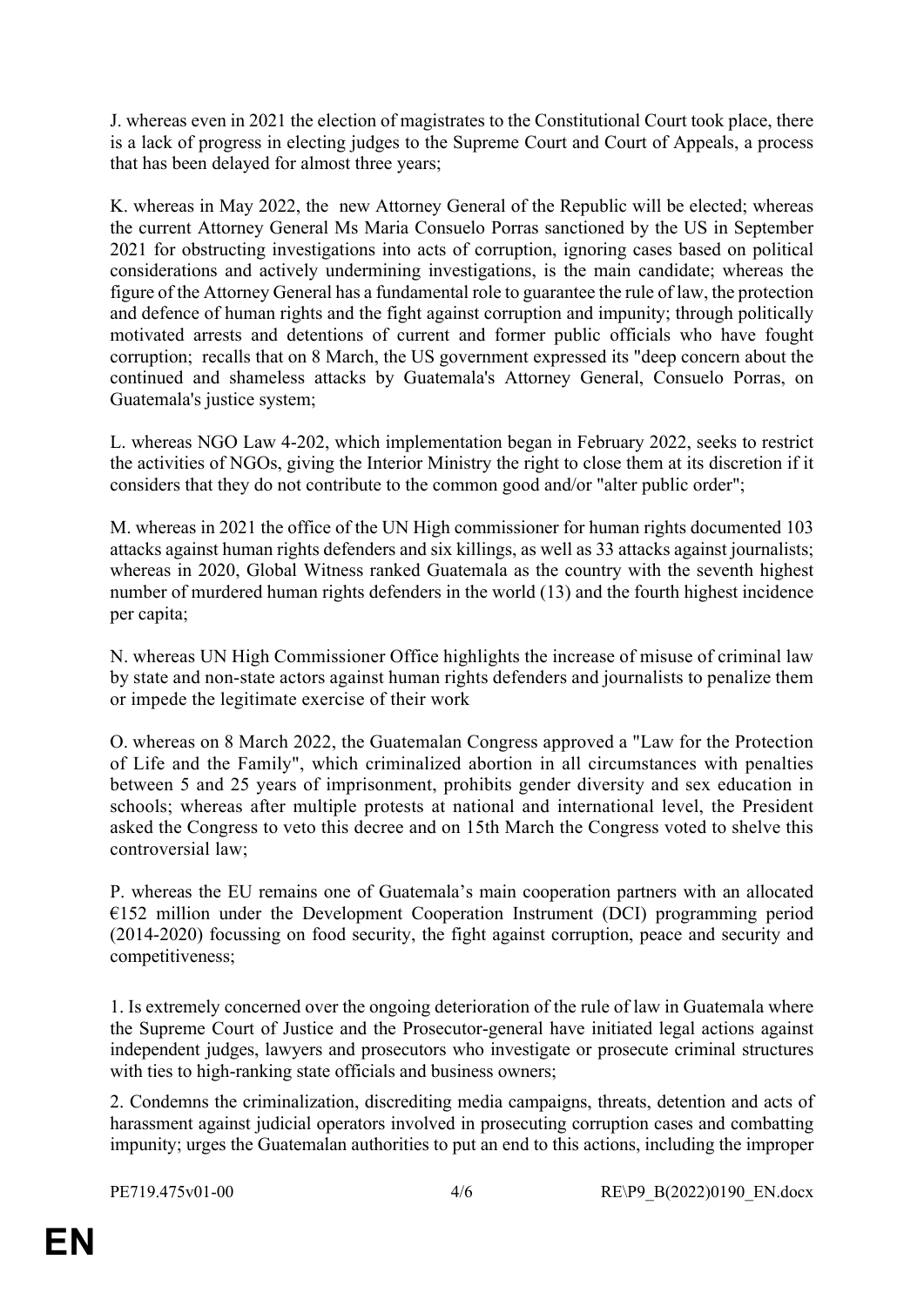use of legal instruments, uphold the rule of law and restore the independence of the judicial system.

3. Calls on the Guatemalan authorities to conduct immediate, thorough and impartial investigations into the threats, acts of harassment and stigmatisation campaigns against justice officials and civil society actors, in order to identify those responsible and bring them before competent, independent and impartial tribunals.

4. Calls on the Guatemalan authorities to take the necessary measures to ensure the safety and integrity of the judges, prosecutors, lawyers and human rights defenders, including of those detained and to safeguard their right to due process; urges the authorities to secure the safe return of those oblige to leave the country out of fear for their safety.

5. Reaffirms that the process of selection and appointment of judges must be transparent and participatory and that candidates should be selected based on their merits, in compliance with international standards; in this sense, calls on the Guatemalan authorities to guarantee fair election of judges.

6. Is concerned about the process to elect a new Prosecutor-General, who is to take up their duties in May and started in January 2022 as some members of the Selection Commission, which is to evaluate the candidates, are currently under criminal investigations or that they have close links to corrupt figures.

7. Calls on the selection to scrupulously follow national legal procedures in full transparency, in order to appoint a General Prosecutor whose credentials of independence and professionalism are beyond doubt.

8. Calls on Congress to guarantee an objective, public and transparent election process for the upcoming selection of Ombudsperson of Human Rights and elect a person with a proven track record in the defence and protection of human rights.

9. Stresses that the adoption of repressive legislation, such as the NGO Law, put in risk the right to association of civil society and undermines democracy, reinforces impunity and calls on these laws to be repealed.

10. Urges the Government of Guatemala to take the necessary measures to strengthen legislation and policies to protect human rights defenders and journalists and to develop a Public Policy for the Protection of Human Rights Defenders in line with a 2014 ruling of the Inter-American Court of Human Rights and the very commitment made by Guatemala before the Human Rights Council in 2018.

11. Is concerned that Guatemala's limited investigative capacity leave many crimes against children unpunished; calls to address the municipal presence of the Social Welfare Secretariat of the Office of the President, particularly to provide information about and ease the process of reporting violence against children;

12. Recalls that addressing social norms that prevent the full realization of children's rights will be a cross-cutting strategy that will lead to de-normalizing violence against children, as well as addressing the areas of hygiene, nutrition and health of children and women.

13. Encourages the Government of Guatemala to continue to cooperate with all the UN and regional human rights mechanisms in order to advance the promotion and protection of human rights in the country.